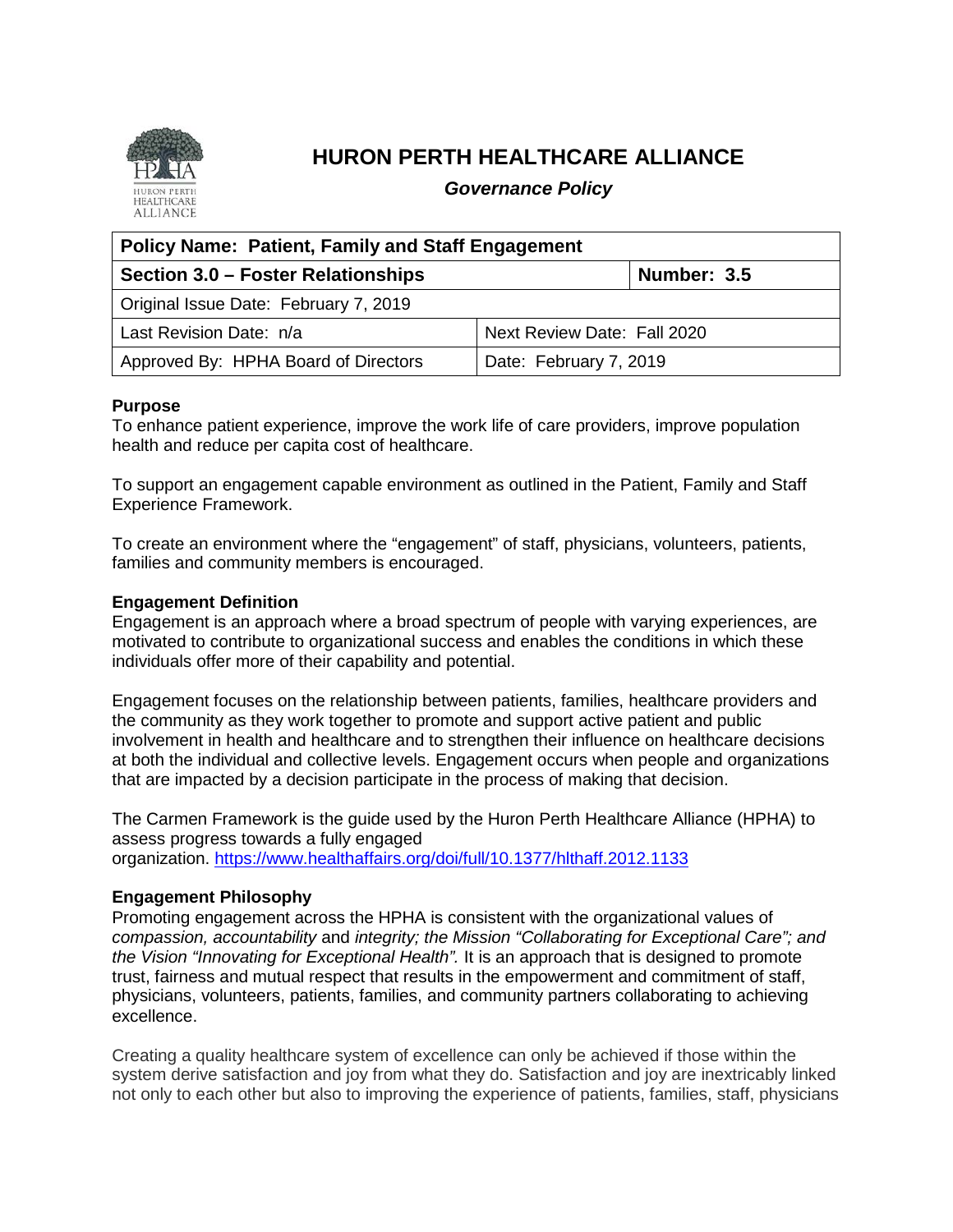and volunteers within the HPHA and broader system of care. Intentional engagement at every level of the organization can achieve this. [https://www.hqontario.ca/Blog/quality](https://www.hqontario.ca/Blog/quality-improvement/finding-joy-in-work)[improvement/finding-joy-in-work](https://www.hqontario.ca/Blog/quality-improvement/finding-joy-in-work) 

Levels of Engagement:

- Individual/patient level: where the patient is actively involved in their healthcare planning and decision making.
- Organizational level: where patients, families, staff, physicians, and volunteers, and leaders are engaged in the design, development and evaluation of healthcare programs and activities
- System level: where patients, families, staff, physicians, and internal and external leaders are engaged in policy development and strategic planning targeted at improving the system of care.

# **Value of Engagement**

- Patients engaged in their health will aid in the management of their chronic diseases, improving their quality of life and reducing healthcare costs.
- Creates an environment where patients, families, volunteers and hospital staff work together as partners to improve quality and safety of hospital and system care.
- Improving hospital/system performance; including safer transfer of information at transitions, enhanced medication management, improved infection control initiatives, observation of care processes, improved patient outcomes, reduction of complications, reduced lengths of stay, and reduction of waste.
- Reducing number of patient and family complaints.
- Engaged employees experience a positive emotional state and better health at work which leads them to improve personal resources and contribute to organizational performance.
- Highly engaged employees transfer their enthusiasm to other employees at work creating an overall healthy work environment and better performance outcomes.
- Engaged employees contribute to a positive employee experience which leads to a positive patient/family experience.
- It is the right thing to do.

# **Principles of Engagement:**

At a broad level, engagement is a process that brings people together, either in person or virtually, to support decision making.

Together, these partnerships will:

- 1. Be founded on common understandings and be non-judgmental;
- 2. Have a deep commitment to respect, dignity and leverage the differences among partners;
- 3. Recognise the Quadruple Aim will be achieved through the engagement of patients, families (Patient Partners), caregivers and leaders at all levels. [https://www.hqontario.ca/Blog/quality-improvement/the-next-step-for-better-quality-care;](https://www.hqontario.ca/Blog/quality-improvement/the-next-step-for-better-quality-care)
- 4. Realize person-centeredness takes place across all levels and works to ensure that the motto *"Nothing about me, without me," is* respected and realized;
- 5. Recognize engagement needs to work for patients, families, caregivers and staff.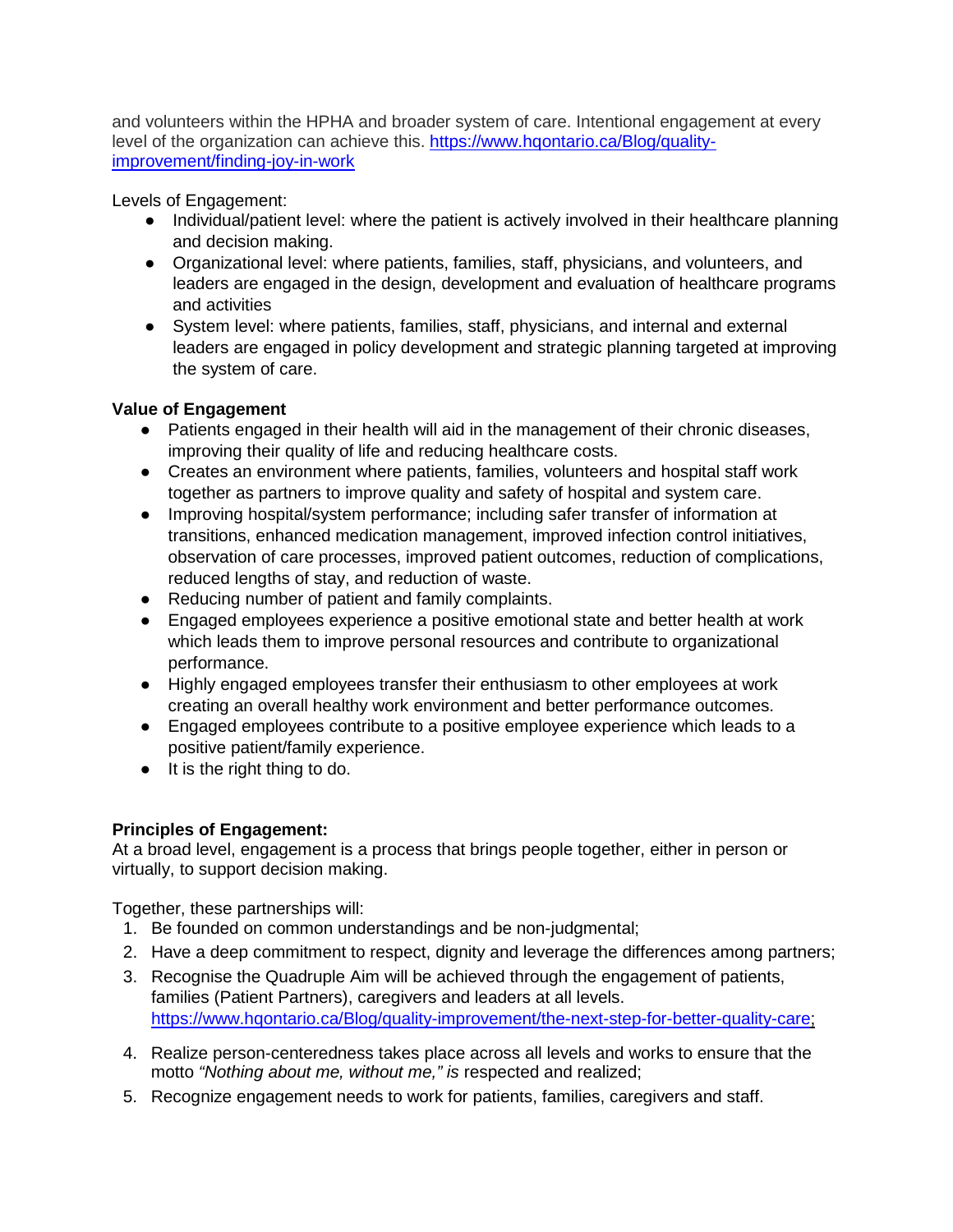- 6. Include mutual knowledge sharing and exchange for the mutual benefit of all parties;
- 7. Foster meaningful change to achieve individual, community and system goals;
- 8. Be driven by patient, family, caregiver and staff experiences;
- 9. Use co-design techniques that actively involve all stakeholders (employees, patients, families, caregivers, providers, leaders, citizens, and health-sector organizations) in the design process to help ensure the results meet their needs and are usable;
- 10. Measure progress by what has been demonstrated and achieved.

# **Opportunities for Patient/Family/Staff/Physician/Volunteer Engagement at the HPHA**

- 1. Employing a person centered approach to care delivery at the bedside through care plans suitable for the patient and caregivers. E.g. Inter-disciplinary Collaborative Care Plans.
- 2. Patient partner recruitment and onboarding.
- 3. Patient partner participation in staff/leader interviews and organizational orientation.
- 4. Program Council and Committee membership.
- 5. Patient and staff experience surveys and focus group.
- 6. Patient partners engaged within governance structure.
- 7. Inter-professional Collaborative Team
- 8. Patient Partnership Council
- 9. In the moment surveying of patients and families
- 10. Leader rounding on patients and staff
- 11. Daily Huddles
- 12. Patient Experience week Celebrations
- 13. Planning and delivering education
- 14. Patient stories at the Board of Directors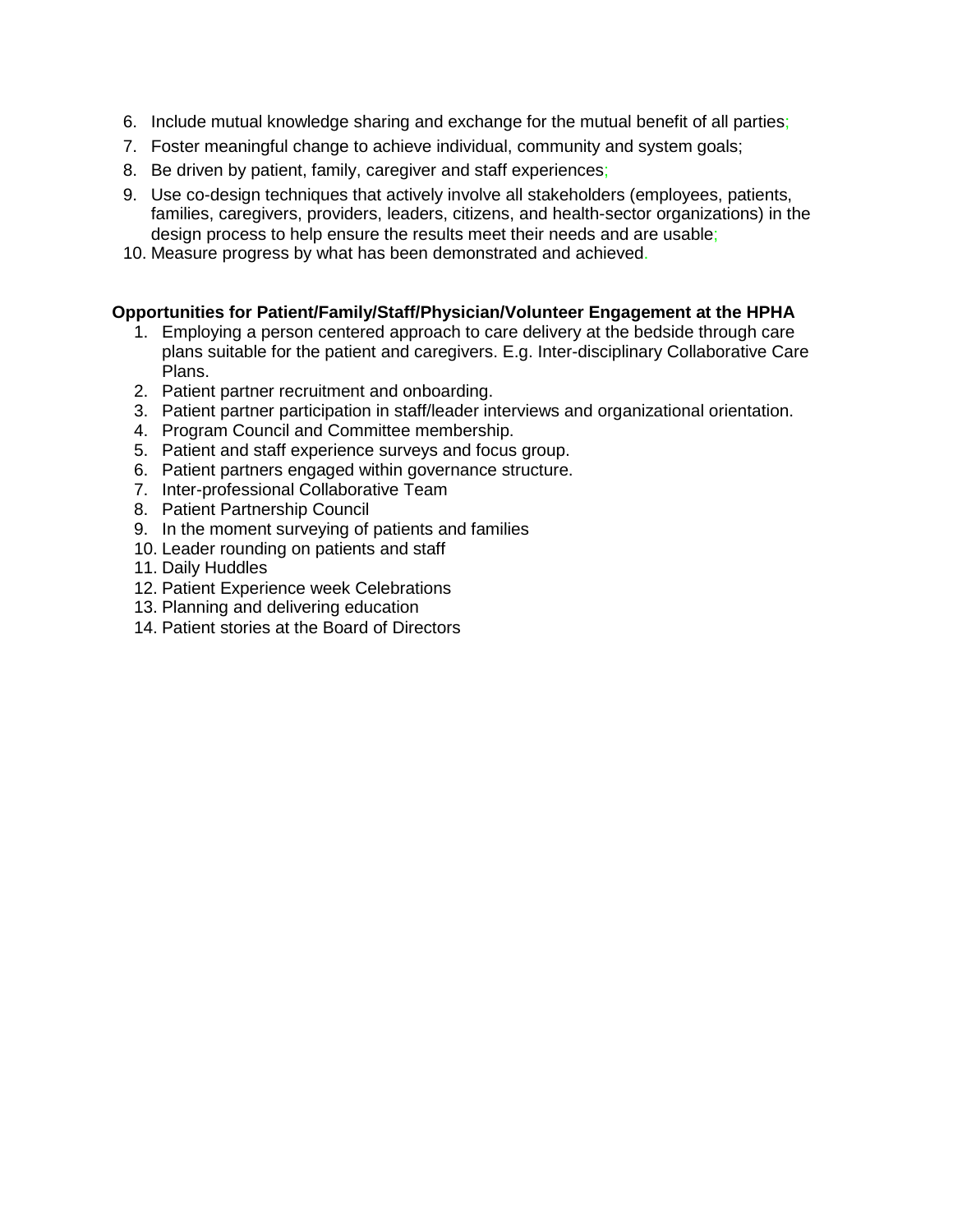#### **References**

- 1. Bulkapuram, S.G., Wundavalli, L., Avula, K.S., & Reddy, T. 2014. Employee engagement and its relation to hospital performance in a tertiary care teaching hospital. Journal of Hospital Administration: Vol 4, No.1, Pg. 48-56.
- 2. Coulter, A., 2011. Engaging patients in healthcare. McGraw-Hill Education, New York
- 3. Health Quality Ontario, 2015. Engaging with Patients and Caregivers about Quality Improvement: A Guide for Health Care Providers
- 4. [https://engageforsuccess.org](https://engageforsuccess.org/)
- 5. [https://peakon.com/blog/future-work/employee-experience-explained.ps://peakon](https://peakon.com/blog/future-work/employee-experience-explained.ps:/peakon)
- 6. Ministry of Health British Columbia, 2018. Patient, Family, Caregiver and Public Engagement Framework
- 7. Peltier, J., & Dahl, A., 2009. The relationship between employee satisfaction and hospital patient experiences. Forum for people performance and management. University of Wisconsin – Whitewater and Northwestern University.
- 8. Schlucter, J., Levy, F., 2016. Leveraging the Principles of High Reliability to Advance Patient and Family Engagement in Safety. Institute for Patient and Family Centered Care.
- 9. South West Local Health Integration Network. Principles for partnering in patient engagement. Partnering in patient engagement; Helping people live healthier lives. [www.swlhin.on.ca](http://www.swlhin.on.ca/)
- 10. Tepper, J., 2016. The forgotten fourth aim of quality improvement in healthcare Improving the experience of providers. CMAJ, June 1.
- 11. The King's Fund, 2012. Leadership and engagement for improvement in the NHS: Together we can.